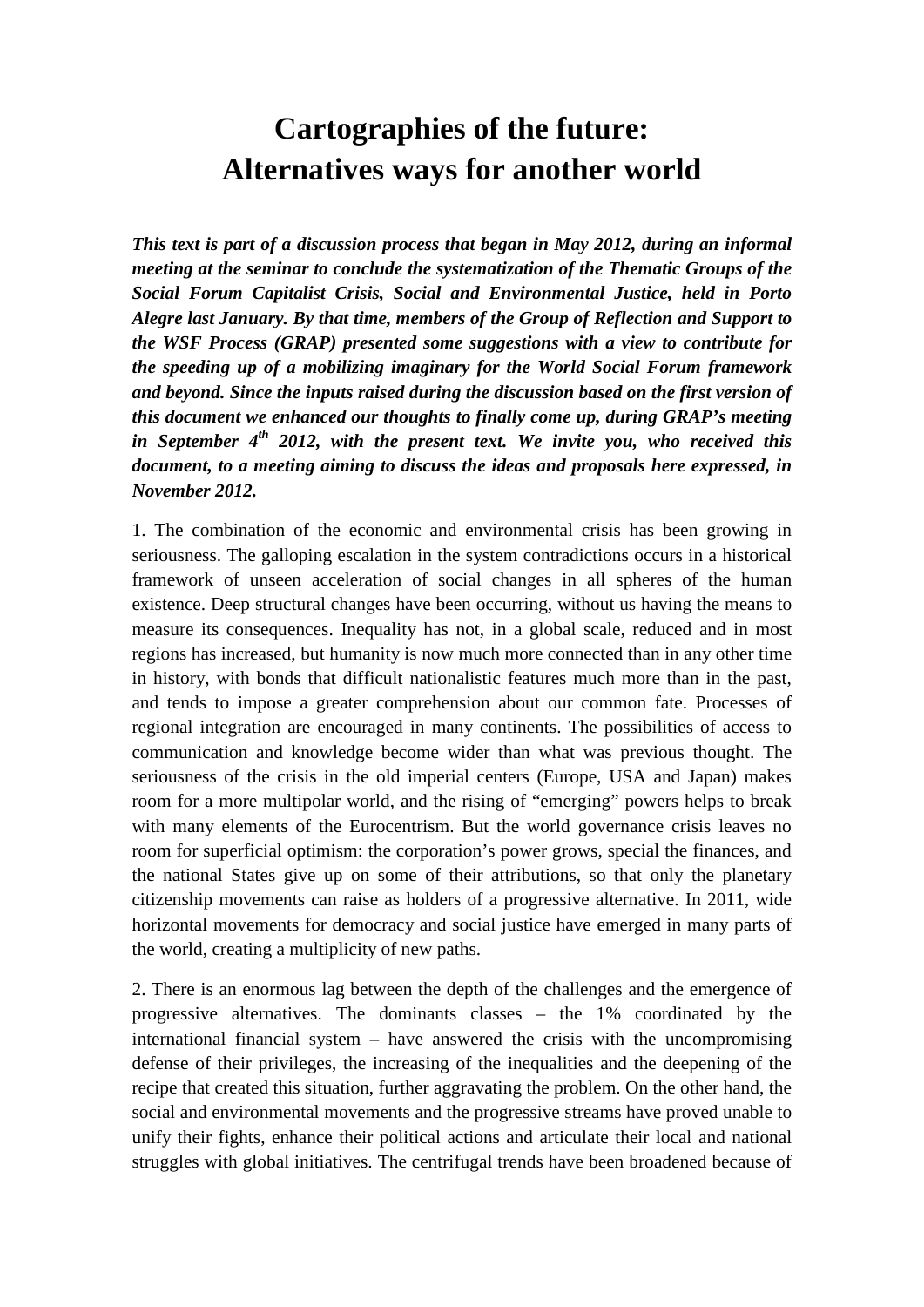the crisis aggravation. The quick societal shifts from the last decades have been understood with certain delay by many historical movements involved in the social struggles. On the other hand, new horizontal movements (Indignad@s, Occupy, etc) have questioned the austerity policies, but with no link with the political movements previously existent. The political dialectic that integrates the burden and the experience of the past, the new demands and creative energy of the present and the building of projects for the future does not become effective.

3. The World Social Forum process has been, for more than a decade, an essential dimension for the reconstruction of the left perspective in the world. It is a privileged space for meeting and articulation of anti-systemic forces searching for another world; it was decisive to break the neoliberal consensus in the turning of the century (the "single mindset"); it was decisive to launch initiatives such as the campaign against ALCA and the mobilizations against the Iraq invasion, one of the greatest in history. The Forum's gains in acknowledgment and affirmation of plurality, diversity and interculturality, when fighting the provincialism of part of the left and in connecting different political cultures are undeniable. The WSF has helped to build a new political culture and has been useful to mobilize, organize activities and connect a great variety of positions. Its fundamental principles should be valued and developed.

4. WSF process moves towards insofar as it is fed, oxygenated and boosted by the experiences of struggles, movements and their participants' organization, especially those that host the Forum. In this sense, the WSF in Tunis, in March 2013, can be very rich for all of those that fight for another possible world. It is a forum that has the enormous challenge of voicing not only the wide movements that fight for democracy, participation and rights in the Maghreb and Masrek, but also to dialogue with new antineoliberal movements of the youth and unemployed in Europe and Americas, with the indigenous and environmental movements from Latin America and with the more institutionalized and statist left of all the continents.

5. The WSF is not the only space for restoration of initiatives that propound alternatives to the current system; other conferences and summits have also played relevant roles in the national, regional and global ground – we could emphasize, for example, the Peoples Summit against Climate Change and in Defense of Mother Earth, held in Cochabamba, in 2010. The Forum does not aim to be an actor or dispute a protagonist role, but to be a hatchery of initiatives. We have to work towards strengthening the knot of continuity and processes of central events, also using the digital technological tools. All of this allows us to think in ways to embody millions of people in the Forums.

6. If, looking back, we see how much we have moved forward, looking ahead we see how much we still have to grow to build an alternative with credibility when faced with the global capitalism, to effective compete and build another hegemony against neoliberalism. According to the formula of the Occupy Wall Street, if we are 99% and want to defeat the 1%, we need to surpass the dichotomy between the left pragmatism that works essentially within the system (and ends up being co-opted by its logic) and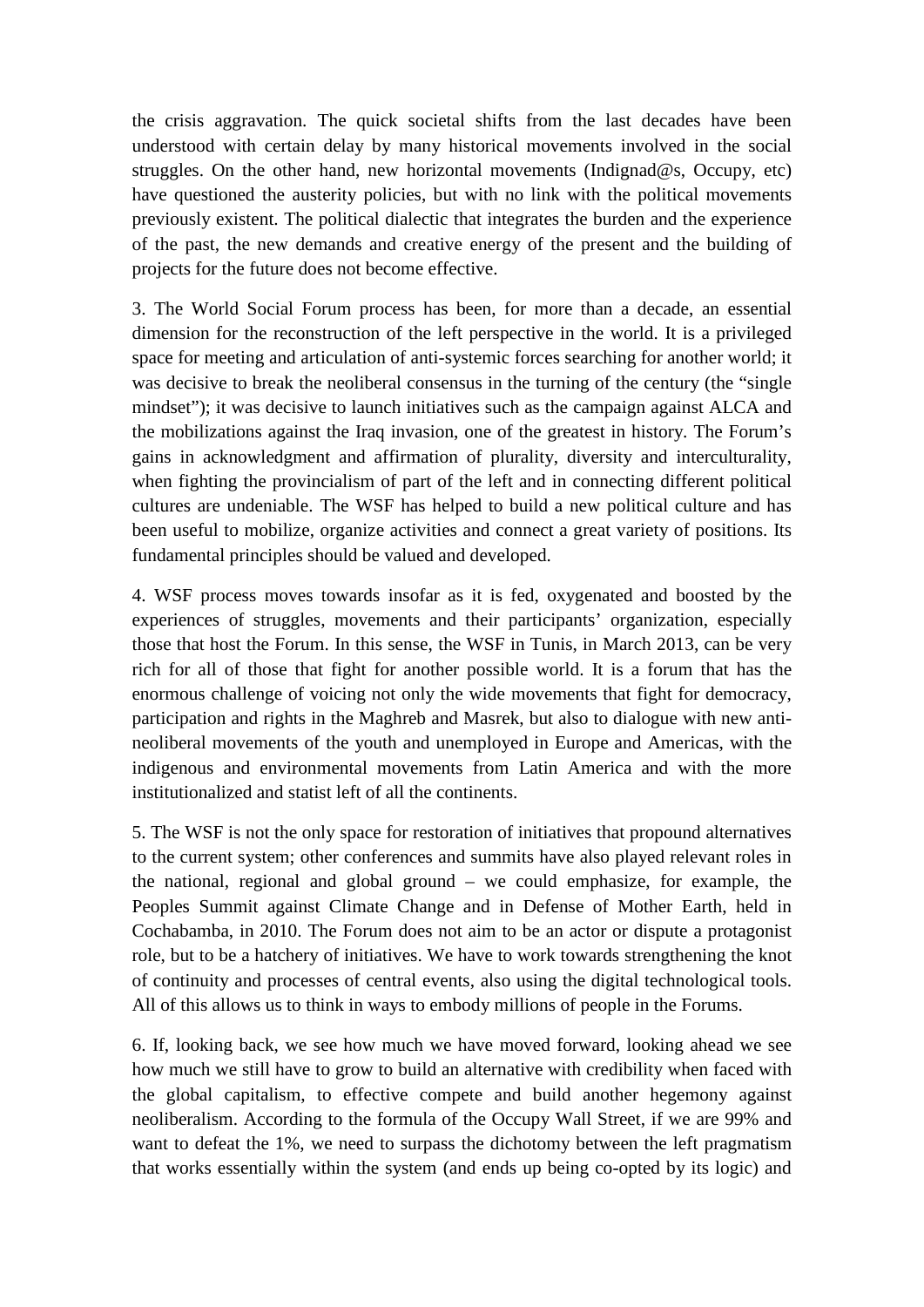the auto-announcement of the left that are not able to speak with more than 1% of the society. We need to dialogue with the broad majority of society and assist them to become the protagonist of the political action and defend what they set as priority. But we will only be up to this challenge if mobilizing movements emerge with planetary dimensions, valuing the diversity of identities, voices and plurality of views, shaping overwhelming and irresistible waves: outranges and insurgencies of all kinds that shows this latent planetary democracy, they should be bond from a bottom up approach and collectively build news paradigms. That is why we think that an important dimension to be reinforced within the framework of the WSF process is that one that can contribute to distill alternatives civilization paradigms: highlighting struggles and exemplary alternatives already in course, improve the plural and collective systematization, theories, projects, views and horizons towards transformative practices and further the discussion about political strategies to build another civilization.

7. There are a great number of initiatives that want to rebuild the mental infrastructure of those who stand as progressive or from the left. There are millions of social movements, on one side, and hundreds of institutes, think tanks, observatories and groups of research on the other side, which have dedicated time to systematize knowledge, theories and experiences from an anti-systemic point of view. International organizations and universities are also contributing with inputs that might be useful. They work basically with concrete experiences and real alternatives – from agro ecology to the social networks for free knowledge and culture, generation of renewable energy in a decentralized way, sustainable consumption practices, practices of self governance at the community level, the establishment of legal rules acknowledging the rights of nature. There are countless examples and they are present everywhere on the planet.

8. But the current frame is of great fragmentation of diagnoses, analysis models, proposals and initiatives; there is a weakness in the dialogue between reflection's centers in all the continents. We can contribute in this endeavor by launching an initiative that helps to articulate and better organize the alternative ideas. What is at issue is the dispute of hegemony in order to gather the ideas that mobilize hearts and minds, ideas that settle a core of strategic thoughts towards transforming actions. We believe that the Forum is one of the spaces capable of give collective meaning to these experiences, in the same way that these initiatives helps to enhance the WSF process.

9. Organize the battle around which ideas? We start from the altermundialist agenda that presided the WSF birth in 2001 (commerce, multilateral institutions, rights, inequalities, gender, race…), an agenda that strongly dialogued with the classic agenda of the left in the late XX century (labor, imperialism, national emancipation and social themes…) and that soon would be enriched by the mobilizations against wars unleashed by the Bush government. We deal with these and other issues in a pluralistic way, valuing the diversity of actors, experiences and formulations, handling with the Forum spirit, looking for the creation of a new political culture. But we were also consolidating, especially after 2009, a view that the alternatives we are seeking must have a socio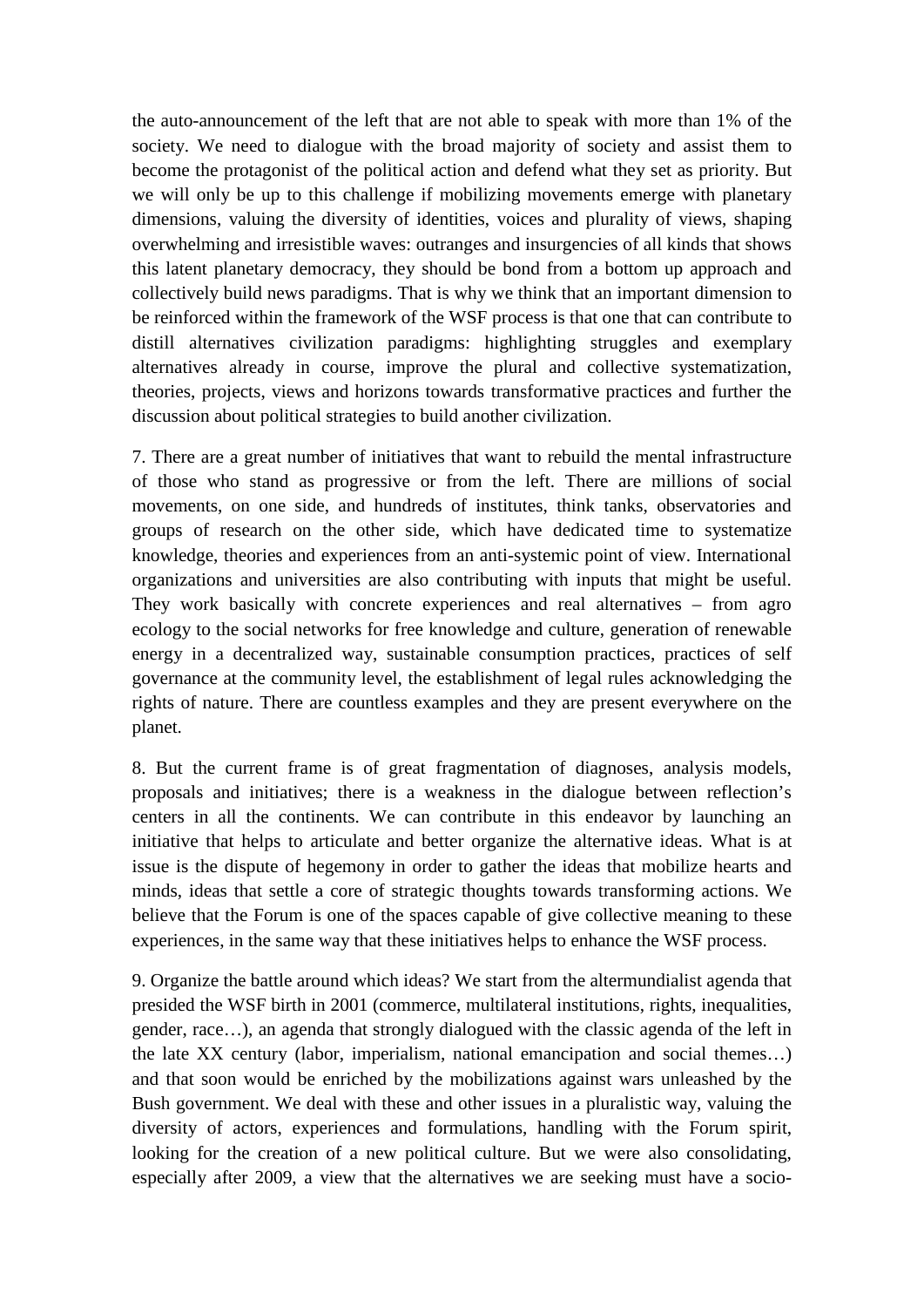environmental feature, and have to be built based on real democratic process regarding to the economic sphere (breaking up with finances' dictatorship and the affirmation of a common management), and politics (which means wide popular participation, social control of the governments, independence of the market forces and new institutional forms to organize the political participation), it is also necessary to question the relationship established between society and nature in the modern world, a core dimension of the current crisis of civilization (this means question the productivism and the developmentalism still dominant and recover the contribution of the indigenous people). The deepening of this agenda highlights the cultural, civilization and ideological dimension intrinsic to the changes we want to promote.

10. There are different aspects, potentially anti-systemic, in the battle of ideas:

a. The cartography of anti-systemic fights, finding new actors, movements and processes essential for the resistance, mobilization and innovation, indentify its practical experiences and strategic proposals, a cartography that assess the struggles from an emerging planetary citizenship perspective, which overcomes the boundaries established by States and national interests. We have experience when dealing with the different, initiatives of good governance, projects and cultural actions, process of radical democratization and a number of other issues that are not confined to what is discussed within the current politics framework. This cartography is empirically produced in the WSF process, but with little tracking and systematization done to be further socialized. That is why this initiative is about doing a map with a global view, highlighting the contradictions, the emerging elements that can contribute for the social change, in dialogue with the widest variety of movements, performing a plural political construction, taking peace and democracy as strategic values, strengthening the planetary citizenship, valuing human relations as well as the relation with nature, promoting the full respect to current and future life, the caring, sharing and coexistence, widening the defense of the "commons", socio and environmental justice, as well as equality in the diversity and everything that the WSF helped us to discover.

b. The systemic and periodic balance of the state of the world established from an antisystemic perspective, which means focus on the contradictions that show the limits and possibilities of the emergence of a paradigm to overcome the capitalism. With the permanence of the neoliberal politics, the worsening of the ecological crisis and the entrance of the capitalism in a new and long depressive cycle, the social and environmental conditions tend to diminish. If we enter in a period of backwards in terms of the rights, forms of sociability and ecological frames in which our modern civilization has developed, becomes utterly important to keep a critical eye on the decadence of our civilization. To monitor the state of the planet and humankind with this look means not only to support the complaints, but also to construct tools for fighting degradation. There are countless initiatives in this regard, but partials and with long distances putting the social apart from the ecological. There is a need to reshape new benchmarks and standardize indicators to guide these assessments.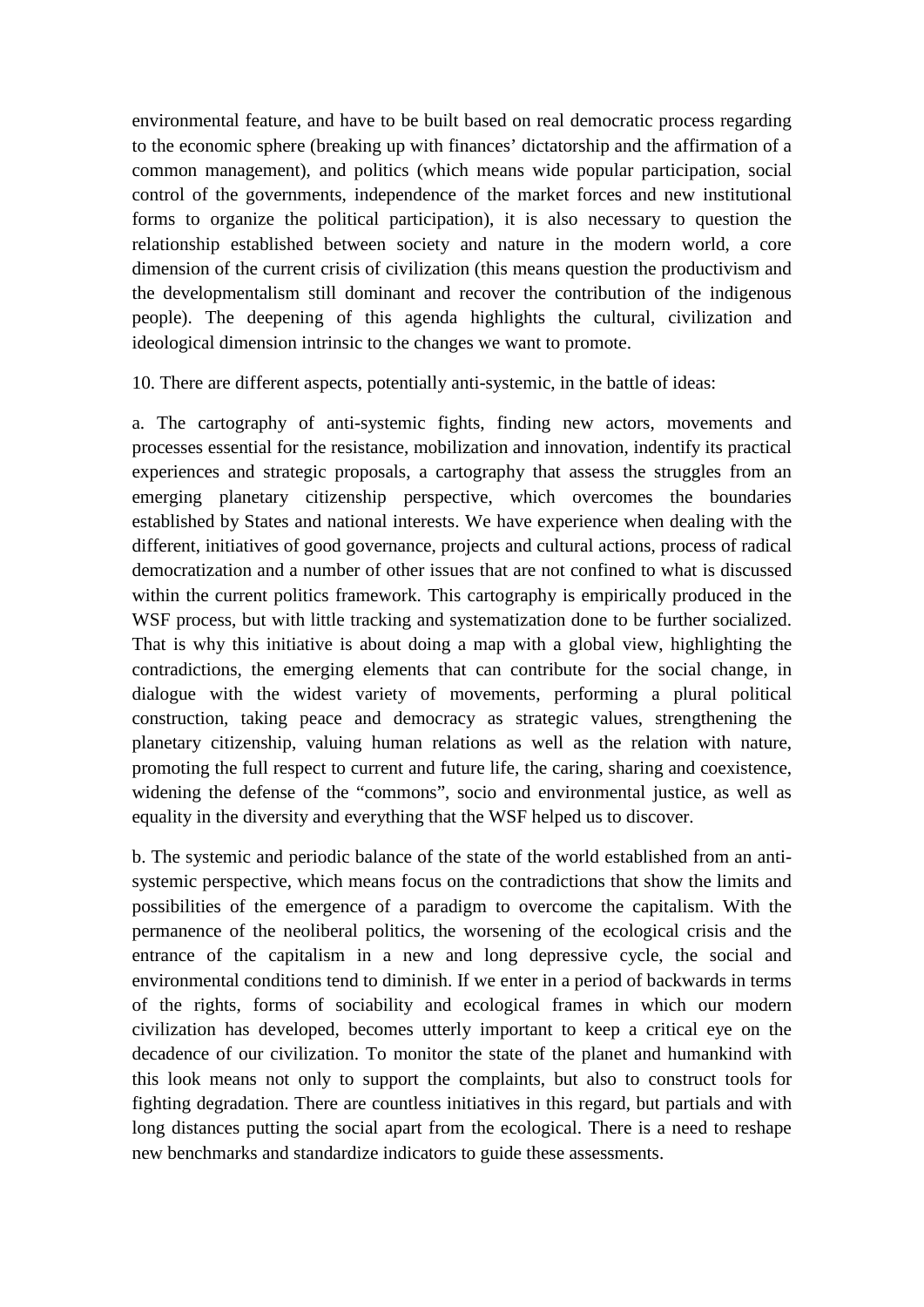c. Debating, questioning, systematizing and disseminating the alternatives and strategies proposed. What we intended to promote with the Thematic Social Forum was a first step in this regard, but it is still very incipient. This challenge becomes particularly sharp in transversal themes, such as economy, world order, democracy, relationship with nature, consumption and all the ethical and ideological discussion about values. We have to catalyze the common agendas, without replacing or looking for a protagonist role, but contributing for an endeavor created together, plural and worldwide.

11. These issues are in the "spirit of this age", a real example for the planetary citizenship. It is necessary to leverage the initiatives that help to catalyze the movements moving in this direction. But they only make sense if shared with the anti-systemic fights, dialoguing with their experiences and dilemmas. It is also necessary to embody the intellectuals and collective processes that create the anti-systemic fights looking for emancipation, shielding their structural plurality and embracing a range of partners involved in this task. An initiative like this one can equally dialogue with a great number of observatories and social, economic and environmental entities from several continents. The experience accumulated in the WSF process recommends us to keep certain procedures and political basis we already acquired, such as the open method and autonomy from the governments and parties. Our challenge is to strength the different collective subjects and the struggles towards the civilizational paradigm shift, for the full rising of potentialities so far restrained like and embryo in their own practices and experiences.

12. A process such this one must be open for everyone who is interested, with an intended facilitation that shares the objectives and purposes previously described. It can be designed as a great atelier for political action towards the shift of the current state, with thematic groups and periodic meetings that are not restricted to the Forums. It can be a gathering place to deal with emerging issues, with a continuous work and joining the Forums as an opportunity to disseminate ideas and receive feedbacks. Its nature demands permanent and systemic processes of knowledge accumulation, with seminars for those who follow the process and have contributions for the discussion. It is about organizing a process, a virtual work and face-to-face meetings that produce outputs, with a structured scheme of dissemination to be shared with a relevant number of actors. We are in a planetary dispute for hegemony and our initiative has to be the contribution to create irreversible citizenship movements, with projects and ideas endowed with a mobilizing strength.

13. This initiative comes from our choice based on openness and respect for diversity, characterized by horizontal processes; taking into account the clash of ideas and projects, valuing the difference as a constructive force for shaping the future. It is a selforganized proposal that vindicate the WSF as an open space, proposing to enhance the Forum, assisting debates and initiatives of action that share the same goals. But at the same time autonomy must be kept in relation to the Forum – it is a self-organized activity that should not be confused with the Forum, its structures, initiatives and